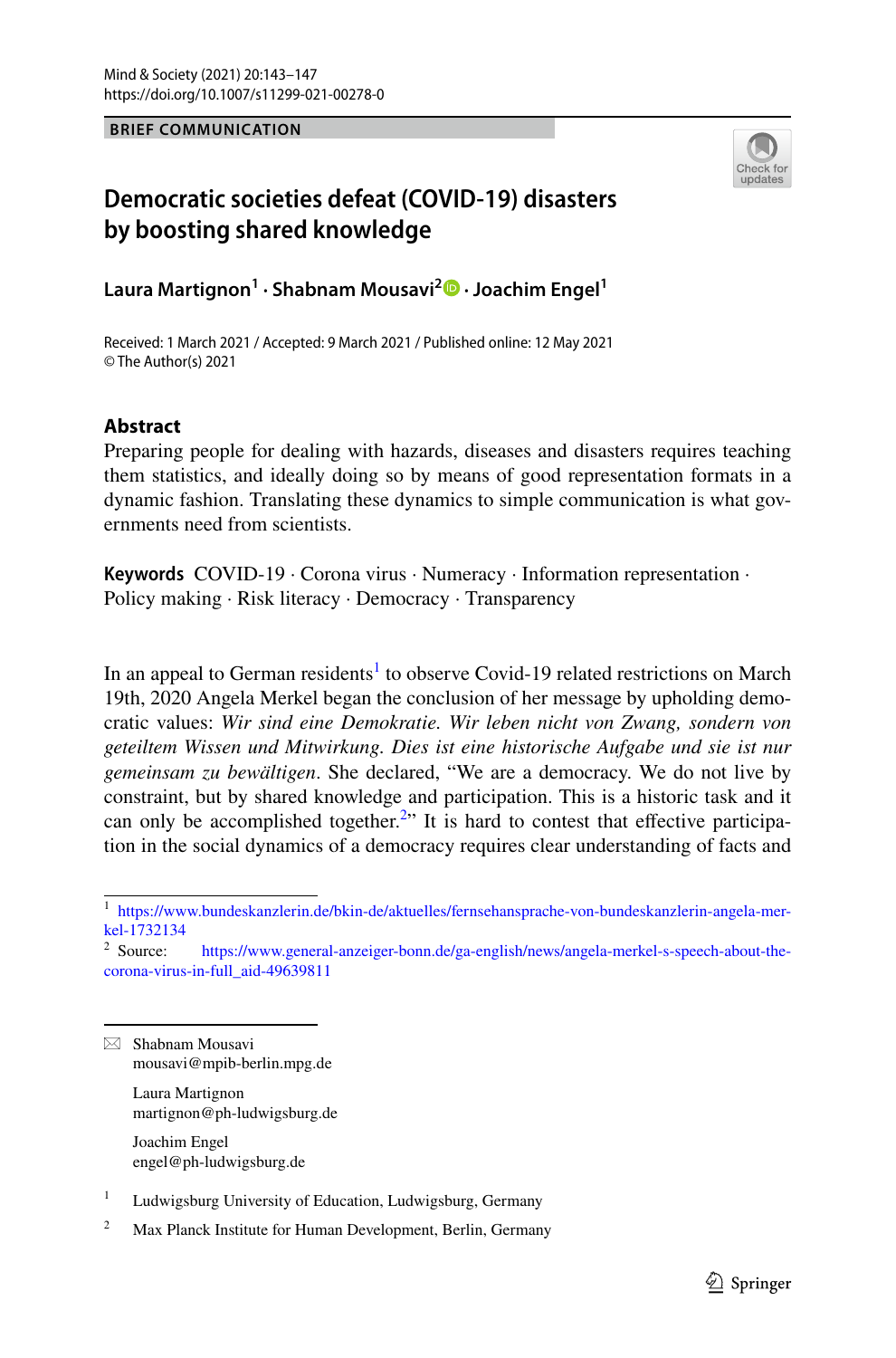rules by the people. The interesting question for policymakers is how to functionally generate this shared knowledge.

Scientists can help. The trick to effective communication lies in representing information in accessible ways, by saying, for instance, "one in 10" instead of 10%. Using absolute in place of relative numbers, representing information in appealing graphic forms, and summarizing most relevant facts in "fact boxes" are some of the methods developed and advocated for increasing transparency in communication between stakeholders such as health providers and patients<sup>[3](#page-1-0)</sup>. Once information is easily grasped, the related instructions and rules become transparent, and in turn people's reasoning for following (or rejecting) them will also gain clarity.

But it is not enough to produce clear and accessible information alone. Wrong information can be presented in very clear ways as well. What is crucial is to design forms of education that can instill the capacity for both absorbing information and debunking misinformation. Endowing societies with such competencies will play out profoundly in times of crisis, when the quality of information upon which actions ensue is particularly consequential.

In the Middle Ages, people viewed crises such as the Black Death (estimated to have killed at least one third of the population in Europe) as calamities<sup>[4](#page-1-1)</sup> fallen from heavens to punish sinners. Accordingly, they would reach out to spiritual and religion authorities for guidance. Later on, following scientists and other authorities became more popular, as exemplifed a century ago in the case of the Spanish Flu<sup>5</sup> (estimated to have killed up to 50 million worldwide). Today, people prefer less to follow others and more to decide for themselves. In this mode, everyone today seems to turn to the Internet where information is abundant but often incomplete and unclear, and sometimes outright wrong. The only way to immune citizens from making their choices and evaluating governmental decisions based on "bad" information is to equip everyone with the competency to "read" the numbers correctly and with tools to assess the veracity of contents. Like any skill, numeracy (numerical literacy) is better acquired sooner than later, and best internalized during childhood.

We write this piece to promote the design and implementation of educational tools and techniques that prepare a society for dealing with all forms of adverse events. A great and inspiring example of such tools at work appeared in the *Wash-*ington Post on March 14, 2020<sup>[6](#page-1-3)</sup> entitled *Why outbreaks like coronavirus spread exponentially, and how to "flatten the curve."* Graphics reporter Harry Stevens<sup>[7](#page-1-4)</sup> used the data from Johns Hopkins University Center for Systems Science and Engineering<sup>8</sup> to communicate the dynamics of the spread of the virus. In this article, Stevens starts with explaining the term "exponential" both verbally and visually

<span id="page-1-0"></span><sup>3</sup> See, for example:<https://www.hardingcenter.de>

<span id="page-1-1"></span><sup>4</sup> <https://courses.lumenlearning.com/suny-hccc-worldhistory/chapter/the-black-death/>

<span id="page-1-2"></span><sup>5</sup> [https://www.cdc.gov/fu/pandemic-resources/reconstruction-1918-virus.html](https://www.cdc.gov/flu/pandemic-resources/reconstruction-1918-virus.html)

<span id="page-1-3"></span><sup>6</sup> <https://www.washingtonpost.com/graphics/2020/world/corona-simulator/>

<span id="page-1-4"></span><sup>7</sup> <https://www.washingtonpost.com/people/harry-stevens/>

<span id="page-1-5"></span><sup>&</sup>lt;sup>8</sup> Made available on github: [https://github.com/CSSEGISandData/COVID-19/tree/master/csse\\_covid\\_](https://github.com/CSSEGISandData/COVID-19/tree/master/csse_covid_19_data/csse_covid_19_daily_reports) [19\\_data/csse\\_covid\\_19\\_daily\\_reports](https://github.com/CSSEGISandData/COVID-19/tree/master/csse_covid_19_data/csse_covid_19_daily_reports)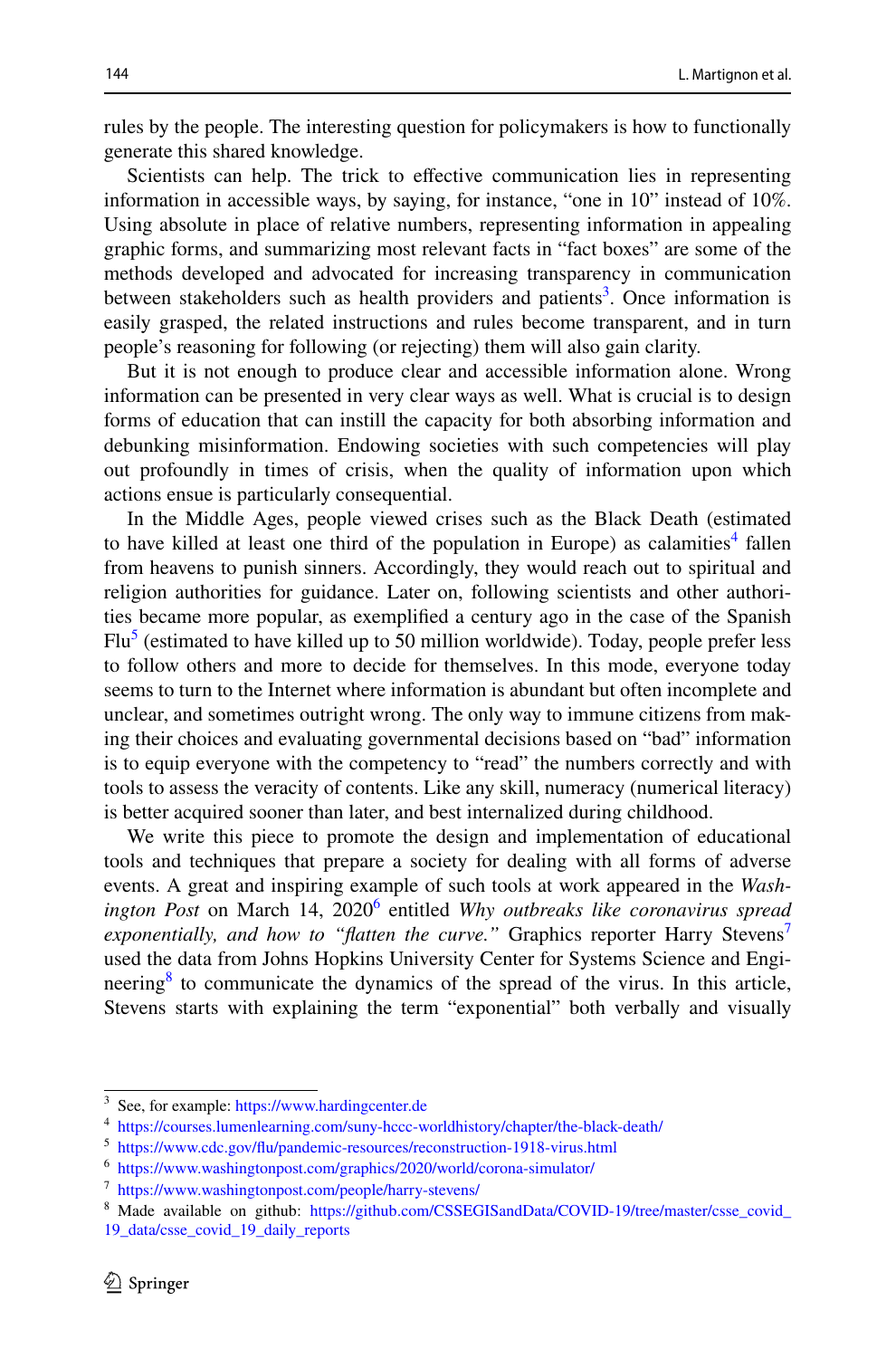with a graph before going on to use a line of five moving dots—representing individuals—that contract a disease by coming in contact with each other in a sequence. Next, he expands the demo to many such dots, and generates the resulting change over time for diferent degrees of social distancing. The *Washington Post* made this "story" available for free and in all major languages, leading to its being widely used throughout the world, including repeatedly on German television. Scientifc platforms such as Germany's Robert Koch Institute also provided sophisticated versions of simulations that reproduce the spread of infectious disease for the beneft of researchers<sup>[9](#page-2-0)</sup>. Although their sophistication varies depending on the target audience, the fact remains that simulations make for "good" information representations.

A key point to notice here is that hazardous situations are dynamic by nature. That is, the way we interact with them has an impact on their fnal outcome. The science that studies the structure of multiple future outcomes is statistics<sup>10</sup>. Thus, preparing people for dealing with hazards starts by teaching statistics, and ideally doing so in a dynamic fashion. Translating these dynamics to simple communication is what governments need from scientists. One month into the lockdown, the German Chancellor, a quantum chemist by education, set an example of how efective communication could be done. She frst clarifed the *goal* of her government, "so it doesn't overtax our health system," and reported the *current state* of spread as Germany is retaining adequate health services under restrictions, "now, we are at the spread rate of 1, that is one person contaminates one other." Then, she explained *future possibilities* and what they would amount to "at a rate of 1.1, by October the capacity of our health system will be met in terms of intensive care unit (ICU) beds. At a rate of 1.2—i.e., if of every fve infected persons, one of them infects two and the rest each infect one other person—the limit will be reached already in  $July...$ <sup>11</sup>" Besides its clarity, this representation of information has an added virtue of accountability as it makes the assessment of proposed policies easily measurable. Democratic societies thrive on transparency, and transparency is enhanced by good communication of information. To this end, we advocate active integration of numeracy modules in public education curricula.

Coronavirus pandemic has revealed an overwhelming global desire for better understanding of socio-economic situations and political decisions, manifested in big part through searches conducted online by people from all walks of life. For example, a highly visited semi-official source<sup>12</sup> reporting on Covid-19 diagnostic tests stated: $13$  "Sensitivity refers to [the rate at which] the test comes out positive, if the [tested] sample contains some components of the virus, [i.e., a positive test result] for the tested person means that he has the virus." Providing elaboration for

<span id="page-2-0"></span><sup>9</sup> See an advanced simulation adjustable for complexity and vaccination, here: [https://www.complexity](https://www.complexity-explorables.org/slides/i-herd-you/)[explorables.org/slides/i-herd-you/](https://www.complexity-explorables.org/slides/i-herd-you/)

<span id="page-2-1"></span><sup>&</sup>lt;sup>10</sup> Learn about the activities of an international forum for statistical literacy here:<https://iase-web.org/>

<span id="page-2-2"></span><sup>11</sup> Also see <https://www.youtube.com/watch?v=22SQVZ4CeXA>

<span id="page-2-3"></span><sup>&</sup>lt;sup>12</sup> <https://www.mdr.de/nachrichten/ratgeber/wie-zuverlaessig-ist-der-coronatest-100.html>

<span id="page-2-4"></span><sup>&</sup>lt;sup>13</sup> Sensitivität bedeutet, dass der Test positiv ausfällt, wenn eine Probe das Virus oder Bestandteile davon enthält. Für den Getesteten heißt das, er hat das Virus.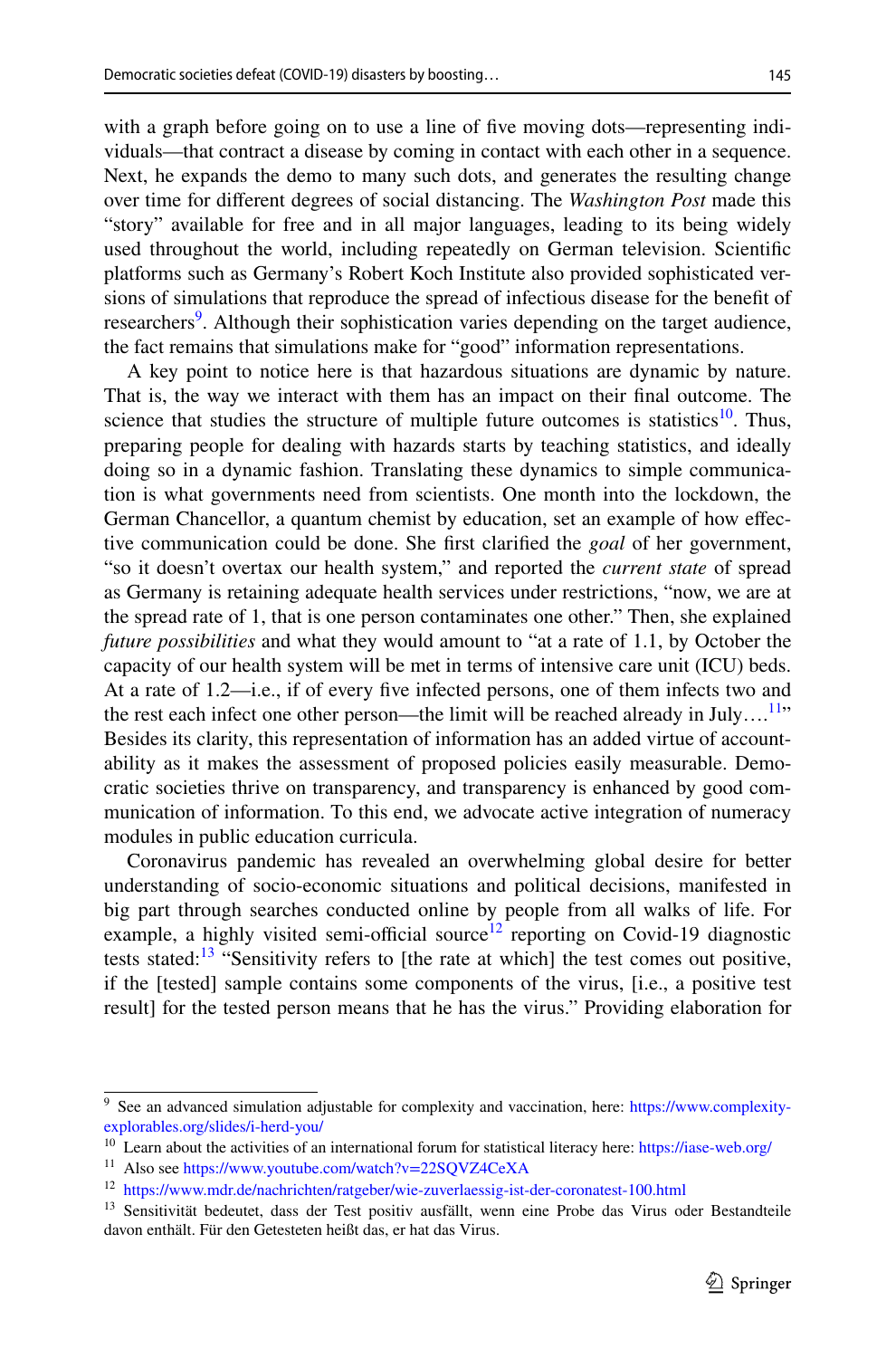a technical term, such as sensitivity, shows that the source is aware of non-technical readers of its contents. Unfortunately, they confound sensitivity and predictive value here as a positive test indeed does not imply necessarily that the person has contracted the virus. The high traffic on these types of information sites speaks to the public's aptitude, and the high frequency of mistaken explanations begs for action. People's aptitude for knowledge must be treated as an opportunity for building social capital. People's desire for better understanding of facts and acquiring information must be mobilized and nourished by scientifc means. And, importantly, sources that provide information must be checked by experts for accuracy.

It is plenty clear that people want to know about the diferences between existing tests for Covid-19 and want to understand what sensitivity, diagnosticity or predictive value, and false positive rate means. They want to make sense of the predictive values that they hear on the news. In other words, people are demanding education on "basic tools". This shows the relevance of our point that all fully official and semi-official entities—i.e., municipalities, first responders, NGOs, governmental offices—would benefit from being equipped with tools that communicate "truths" in transparent ways that can be well understood. We promote all involved parties to "construct" instruments that are elaborate and dynamic, and beneft from the tools already developed. One such tool—originally motivated by the spread of HIV—that has been used with success<sup>14</sup> with school pupils uses the following scenario:

In the Märchenland redux, with princesses and mermaids, where "crown" is the test or symptom for "being a princess," you have to estimate the sensitivity and the predictive value of "crown" when changing (with your slide rule) base rates or population size.

Here, it can be seen that, in the context of health literacy, the concepts of sensitivity and predictive value or diagnosticity can be illustrated by easy-to-grasp examples. Icon arrays and dynamic icon arrays (as used by the *Washington Post*) belong to the tools for communicating information on diseases but also on tests, their sensitivities, and predictive values, and on risk reductions.

In sum, our position is that people want to understand facts about events and the reasons behind governmental decisions. Scientists have developed efective methods for information representation. Policymakers, social institutes, and all active agents can beneft from transparent communication. In particular, scientists can produce user-friendly, absolutely transparent tools to illustrate not only diagnosticity, predictive values, risk reductions, and risk enhancements but also how to construct simple decision trees $^{15}$ .

In general, we promote active integration of skills for classifying information in the schools' curricula as a necessary infrastructure for dealing with all trades of hazards, be it retirement savings and investments, making good health and medical

<span id="page-3-0"></span><sup>&</sup>lt;sup>14</sup> See<https://www.eeps.com/riskicon/>developed by Tim Erickson.

<span id="page-3-1"></span><sup>&</sup>lt;sup>15</sup> See an article at [https://www.semanticscholar.org/paper/TEACHING-AND-LEARNING-ABOUT-](https://www.semanticscholar.org/paper/TEACHING-AND-LEARNING-ABOUT-TREE-BASED-METHODS-FOR-Engel-Erickson/b61b6c36ac3ef584b3486000b155f2d015305940)[TREE-BASED-METHODS-FOR-Engel-Erickson/b61b6c36ac3ef584b3486000b155f2d015305940](https://www.semanticscholar.org/paper/TEACHING-AND-LEARNING-ABOUT-TREE-BASED-METHODS-FOR-Engel-Erickson/b61b6c36ac3ef584b3486000b155f2d015305940). See also: [https://iase-web.org/documents/papers/sat2019/IASE2019%20Satellite%20160\\_](https://iase-web.org/documents/papers/sat2019/IASE2019%20Satellite%20160)MARTIGNO. pdf?1569666569. Also a website for constructing decision trees here, [https://codap.concord.org/releases/](https://codap.concord.org/releases/latest/static/dg/en/cert/index.html#shared=35399) [latest/static/dg/en/cert/index.html#shared=35399](https://codap.concord.org/releases/latest/static/dg/en/cert/index.html#shared=35399)